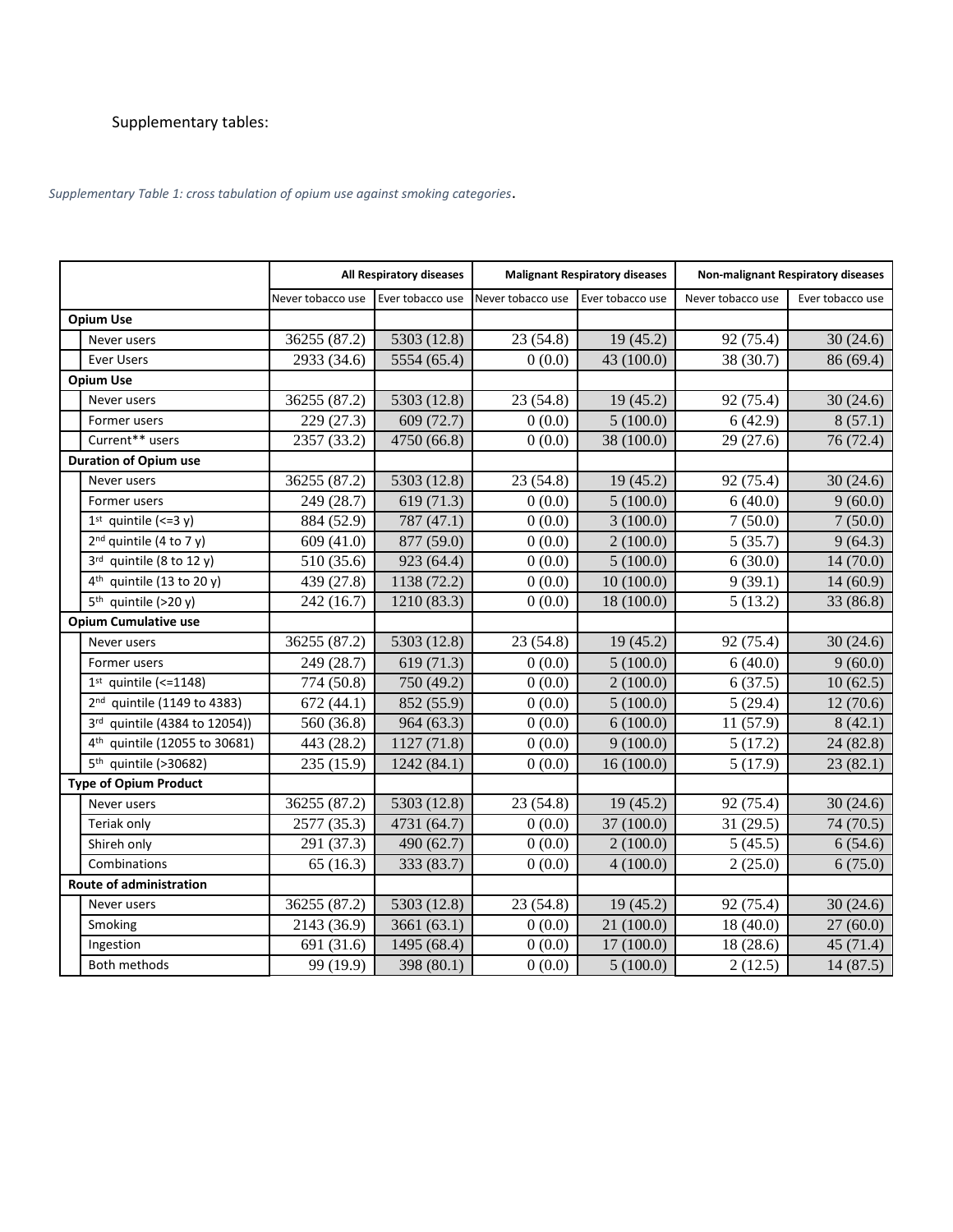*Supplementary Table 1: Hazard ratios for the association between opium use and respiratory disease mortality by type of opiate used, route of administration, and cumulative use in never smokers*

|                                         | All Respiratory diseases        |                         | <b>Non-malignant Respiratory diseases</b> |                            |  |  |
|-----------------------------------------|---------------------------------|-------------------------|-------------------------------------------|----------------------------|--|--|
|                                         | No. of participants<br>(deaths) | Cox HR* (95%CI)         | No. of participants<br>(deaths)           | Cox HR (95%CI)             |  |  |
| <b>Opium Use</b>                        |                                 |                         |                                           |                            |  |  |
| Never users                             | 36255 (115)                     | Reference               | 36255 (92)                                | Reference                  |  |  |
| <b>Ever Users</b>                       | 2933 (38)                       | $3.63(2.51 - 5.28)$     | 2933 (38)                                 | $4.49(3.01-6.61)$          |  |  |
| <b>Opium Use</b>                        |                                 |                         |                                           |                            |  |  |
| Never users                             | 36255 (115)                     | Reference               | 36255 (92)                                | Reference                  |  |  |
| Former users                            | 229(6)                          | $6.01(2.63-13.69)$      | 229(6)                                    | 7.51 (3.26-17.21)          |  |  |
| Current* users                          | 2704 (32)                       | $3.38(2.26-5.03)$       | 2704 (32)                                 | $4.16(2.76-6.28)$          |  |  |
| <b>Duration of Opium use</b>            |                                 |                         |                                           |                            |  |  |
| Never users                             | 36255 (115)                     | Reference               | 36255 (92)                                | Reference                  |  |  |
| Former users                            | 249(6)                          | 5.51 (2.41-12.58)       | 249(6)                                    | $6.92(3.01-15.87)$         |  |  |
| $1st$ quintile (<=3 y)                  | 632(3)                          | $1.48(0.46 - 4.67)$     | 632(3)                                    | $1.82(0.57 - 5.77)$        |  |  |
| $2nd$ quintile (4 to 7 y)               | 621(9)                          | $4.17(2.11-8.25)$       | 621(9)                                    | $5.1(2.56-10.16)$          |  |  |
| $3rd$ quintile (8 to 12 y)              | 361(1)                          | $0.88(0.12-6.35)$       | 361(1)                                    | $1.09(0.15-7.89)$          |  |  |
| $4th$ quintile (13 to 20 y)             | 591 (8)                         | $4.45(2.16-9.17)$       | 591 (8)                                   | $5.51(2.65-11.45)$         |  |  |
| $5th$ quintile (>20 y)                  | 479 (11)                        | $4.86(2.61-9.11)$       | 479 (11)                                  | $6.01(3.19-11.33)$         |  |  |
|                                         |                                 | $p$ for trend < $0.000$ |                                           | p for trend <0.000         |  |  |
| <b>Opium Cumulative use</b>             |                                 |                         |                                           |                            |  |  |
| Never users                             | 36255 (115)                     | Reference               | 36255 (92)                                | Reference                  |  |  |
| Former users                            | 249(6)                          | $5.51(2.41-12.58)$      | 249(6)                                    | $6.91(3.01-15.86)$         |  |  |
| $1st$ quintile (<=1148)                 | 774 (6)                         | $2.26(0.99-5.14)$       | 774(6)                                    | $2.79(1.22-6.4)$           |  |  |
| 2 <sup>nd</sup> quintile (1149 to 4383) | 672(5)                          | $2.23(0.91-5.49)$       | 672(5)                                    | $2.77(1.12-6.84)$          |  |  |
| 3rd quintile (4384 to 12054))           | 560(11)                         | $5.82(3.11-10.88)$      | 560 (11)                                  | 7.14 (3.79-13.46)          |  |  |
| 4 <sup>th</sup> quintile (12055 to      | 443(5)                          | $3.19(1.3-7.84)$        | 443(5)                                    | $3.98(1.61-9.83)$          |  |  |
| 5 <sup>th</sup> quintile (>30682)       | 235(5)                          | $5.02(2.03-12.42)$      | 235(5)                                    | $6.06(2.43-15.11)$         |  |  |
|                                         |                                 | $p$ for trend $< 0.000$ |                                           | $p$ for trend $\leq 0.000$ |  |  |
| <b>Type of Opium Product</b>            |                                 |                         |                                           |                            |  |  |
| Never users                             | 36255 (115)                     | Reference               | 36255 (92)                                | Reference                  |  |  |
| Teriak only                             | 2577 (31)                       | $3.31(2.21-4.94)$       | 2577 (31)                                 | $4.08(2.69-6.17)$          |  |  |
| Shireh only                             | 291(5)                          | $6.06(2.46-14.92)$      | 291(5)                                    | $7.57(3.05-18.77)$         |  |  |
| Combinations                            | 65(2)                           | 8.01 (1.97-32.51)       | 65(2)                                     | $10(2.45-40.81)$           |  |  |
| Route of administration                 |                                 |                         |                                           |                            |  |  |
| Never users                             | 36255 (115)                     | Reference               | 36255 (92)                                | Reference                  |  |  |
| Smoking                                 | 2143 (18)                       | $2.69(1.62-4.45)$       | 2143 (18)                                 | 3.33 (1.99-5.56)           |  |  |
| Ingestion                               | 691 (18)                        | 5.44 (3.26-9.05)        | 691 (18)                                  | $6.69(3.97-11.26)$         |  |  |
| Both methods                            | 99(2)                           | $4.6(1.13-18.75)$       | 99(2)                                     | 5.68 (1.38-23.23)          |  |  |

\*Adjusted for age, sex, residential place, education, marital status, drinking alcohol \*\*Excluding 542 who have started opium after their illness.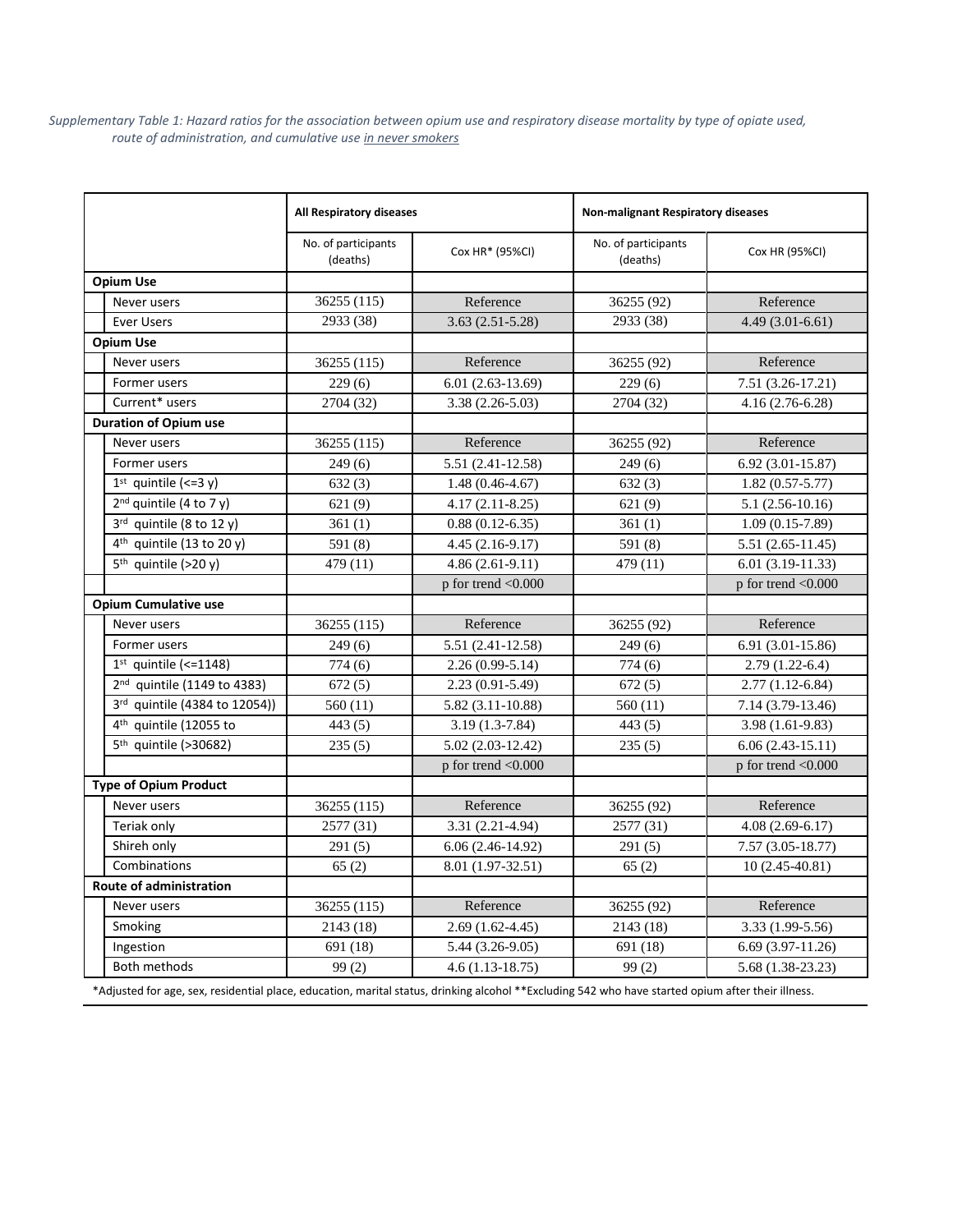Supplementary table 3: Demographic data of the total cohort, all individuals who died and individuals who died from malignant and non-malignant respiratory causes.

|                                   |            | All death<br>$N(\%)$ | <b>Total Respiratory</b><br>Death $N$ (%) | Malignant<br>Respiratory<br>Death $N$ (%) | Non-<br>Malignant<br>Respiratory<br>Death $N$ $(\%)$ |                          |                          | All death<br>N(%) | Total<br>Respiratory<br>Death $N$ $(\%)$ | Malignant<br>Respiratory Death N<br>(% ) | Non-Malignant<br><b>Respiratory Death</b><br>N(% ) |
|-----------------------------------|------------|----------------------|-------------------------------------------|-------------------------------------------|------------------------------------------------------|--------------------------|--------------------------|-------------------|------------------------------------------|------------------------------------------|----------------------------------------------------|
| All cohort<br><i>participants</i> |            | 4691                 | 331                                       | 85                                        | 246                                                  |                          |                          |                   |                                          |                                          |                                                    |
| Age categories                    |            |                      |                                           |                                           |                                                      | <b>Education</b>         |                          |                   |                                          |                                          |                                                    |
|                                   | $30-39$    | 8 (0)                | 2(1)                                      | 1(1)                                      | 1(0)                                                 |                          | illiterate               | 3746 (80)         | 261 (79)                                 | 62(73)                                   | 199 (81)                                           |
|                                   | 40-49      | 765 (16)             | 48 (15)                                   | 15(18)                                    | 33(13)                                               |                          | up to 8 years            | 567(12)           | 43(13)                                   | 16(19)                                   | 27(11)                                             |
|                                   | 50-59      | 1355 (29)            | 93 (28)                                   | 21(25)                                    | 72 (29)                                              |                          | high school              | 140(3)            | 10(3)                                    | 1(1)                                     | 9(4)                                               |
|                                   | 60-69      | 1583 (34)            | 109(33)                                   | 32(38)                                    | 77(31)                                               |                          | higher education         | 185(4)            | 16(5)                                    | 5(6)                                     | 11(4)                                              |
|                                   | 70 or more | 980 (21)             | 79 (24)                                   | 16(19)                                    | 63 (26)                                              |                          | illiterate               | 53 $(1)$          | 1(0)                                     | 1(1)                                     | $\Omega$                                           |
| Gender                            |            |                      |                                           |                                           |                                                      |                          | <b>Ethnicity</b>         |                   |                                          |                                          |                                                    |
|                                   | Female     | 2053(44)             | 113(34)                                   | 20(24)                                    | 93 (38)                                              |                          | Non-Turkmen              | 1162(25)          | 95 (29)                                  | 22(26)                                   | 73 (30)                                            |
|                                   | Male       | 2638 (56)            | 218 (66)                                  | 65 (76)                                   | 153 (62)                                             |                          | Turkmen                  | 3529(75)          | 236(71)                                  | 63 (74)                                  | 173 (70)                                           |
| <b>Place of Residence</b>         |            |                      |                                           |                                           |                                                      |                          | <b>Marital status</b>    |                   |                                          |                                          |                                                    |
|                                   | Rural      | 3675 (78)            | 268 (81)                                  | 65 (76)                                   | 203(83)                                              |                          | Married                  | 3773 (80)         | 270 (82)                                 | 78 (92)                                  | 192 (78)                                           |
|                                   | Urban      | 1016(22)             | 63 (19)                                   | 20(24)                                    | 43 (17)                                              |                          | Widow/er, Single/Divorce | 918 (20)          | 61(18)                                   | 7(8)                                     | 54 (22)                                            |
| <b>Alcohol consumption</b>        |            |                      |                                           |                                           |                                                      | <b>Cigarette smoking</b> |                          |                   |                                          |                                          |                                                    |
|                                   | Never use  | 4433 (95)            | 302 (91)                                  | 75 (88)                                   | 227(92)                                              |                          | Never smokers            | 2997 (64)         | 153 (46)                                 | 23(27)                                   | 130(53)                                            |
|                                   | Ever use   | 258(5)               | 29(9)                                     | 10(12)                                    | 19(8)                                                |                          | Ever smokers             | 1694(36)          | 178 (54)                                 | 62 (73)                                  | 116(47)                                            |